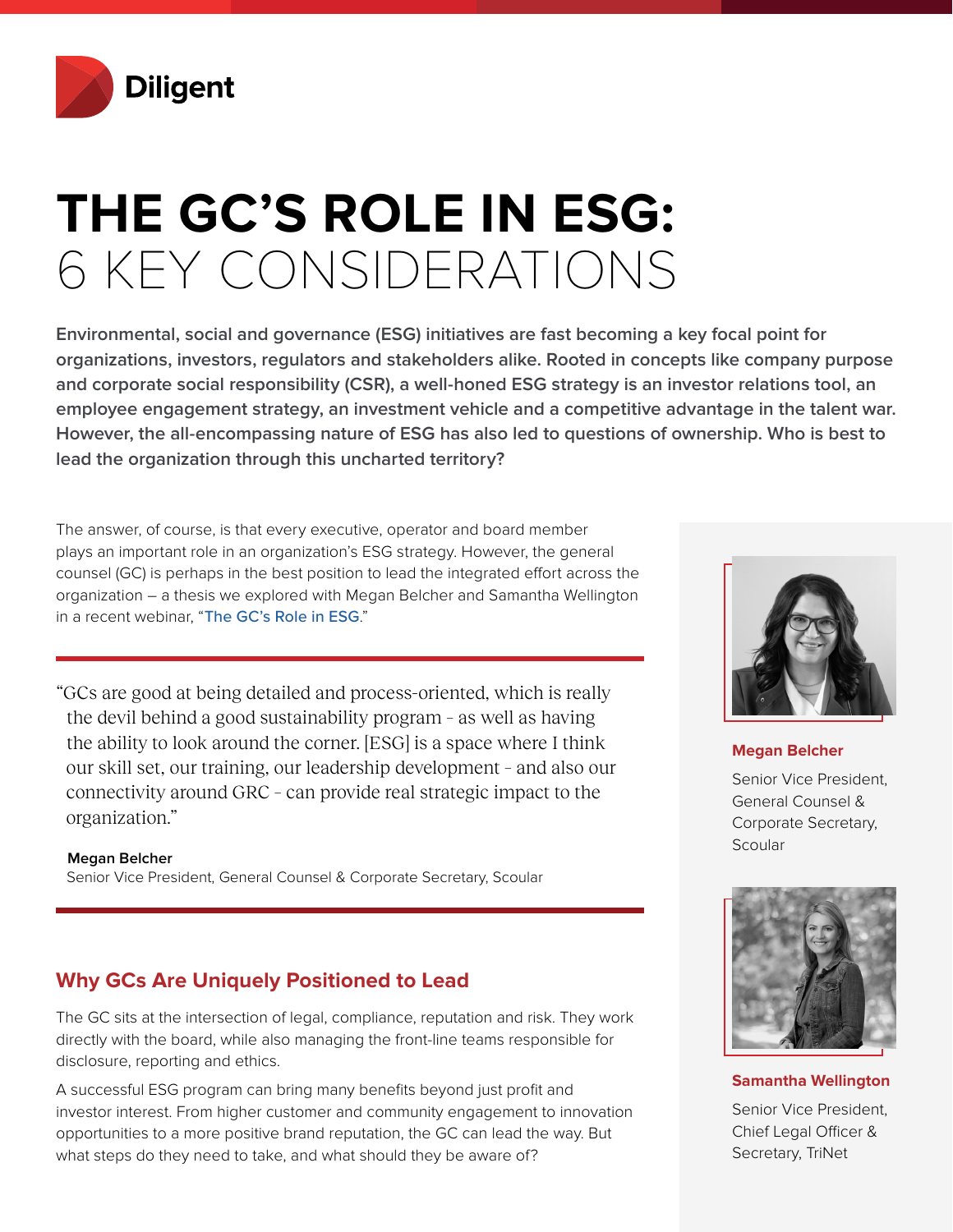

# **1. IDENTIFY FRAMEWORKS AND EXISTING INITIATIVES**

Few organizations will need to start from scratch. Assuming your organization has already set its company purpose, ensure ESG goals cascade from that vision. Leverage frameworks early on (e.g., SASB, GRI, World Economic Forum Core Metrics). Mix and match the framework elements that are most relevant or material to your company and industry.

Take time to think about how your organization's ESG initiatives might evolve at the beginning and reap the rewards in the future. Envisage progress. At the same time, says Wellington, begin to identify the grassroots initiatives that already exist at your organization (e.g., diversity practices, technology recycling programs) and start to own the narrative around these initiatives in your disclosures and reporting.

"We've based ourselves off the SASB framework, but not in a completely dictated way. So far, we're using it as a basis, but we're also allowing ourselves to look at other frameworks that exist and take bits and pieces that might be appropriate for us."

#### **Samantha Wellington**

Senior Vice President, Chief Legal Officer & Secretary, TriNet

# **2. RECOGNIZE THE RELATIONSHIP BETWEEN ESG AND GRC**

The GC is primed to play an integral role in not just establishing but developing ESG in their organization. This means recognizing the relationship between ESG and governance, risk and compliance (GRC) programs and guiding the process forward until it eventually becomes self-sustaining.

Recognize that the relationship between ESG and GRC is symbiotic. Many of the metrics and governance mechanisms needed for ESG are likely already in a GRC program, and the skill sets required for overseeing both (a good head for strategy, an understanding of technology and reporting tools, the ability to move seamlessly between multiple processes) are similar.

"Many of the metrics and governance mechanisms that you need for a strong ESG program often inherently live in a modern GRC program, including the technology and tools that I think are really the backbone for effectively driving and tracking against your progress in those programs."

#### **Megan Belcher**

Senior Vice President, General Counsel & Corporate Secretary, Scoular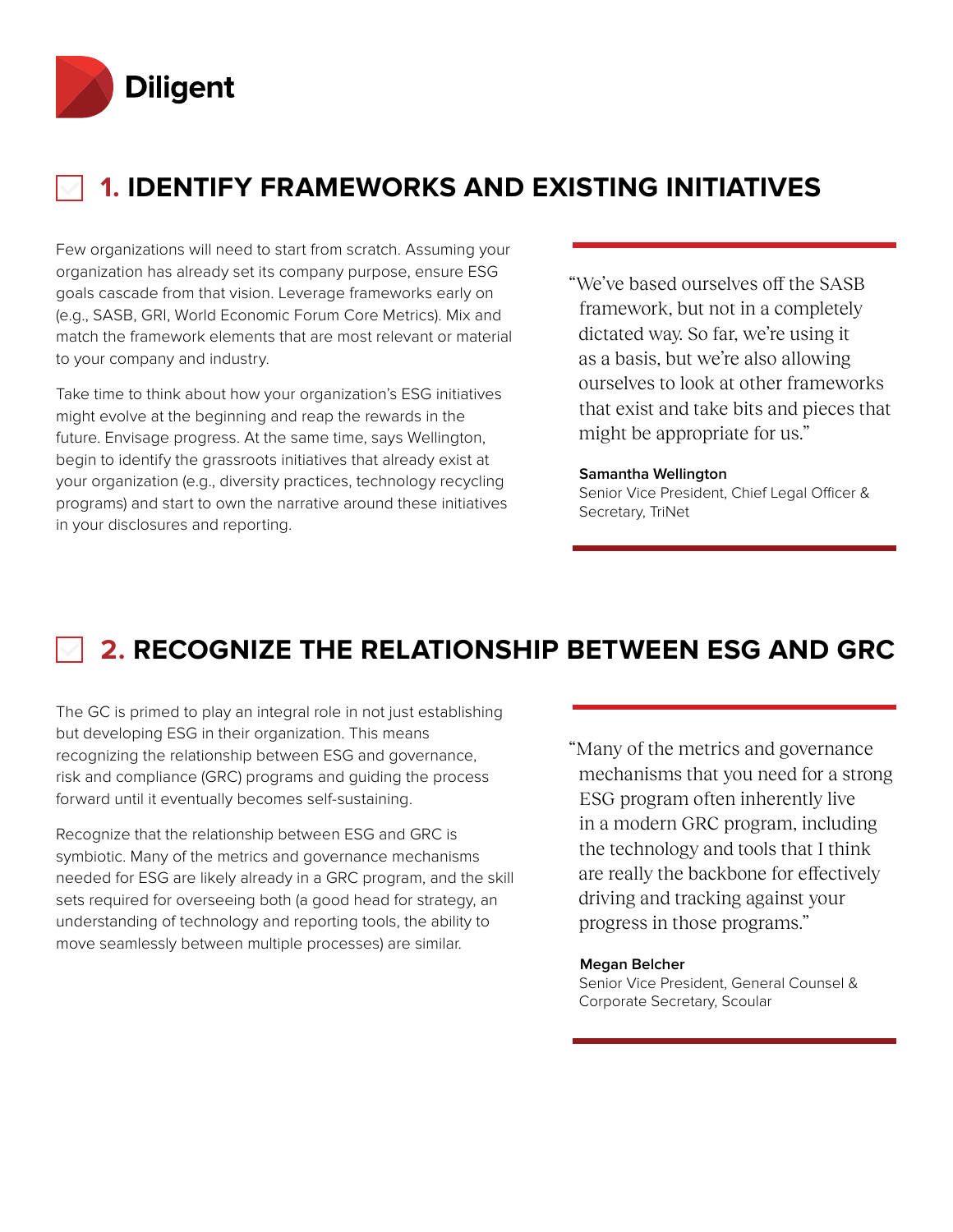

# **3. ACCOUNT FOR ALL STAKEHOLDERS**

Various stakeholder groups are going to have different needs and demands in relation to ESG. For example, consumers will expect organizations to be ethically aligned to their own viewpoints; employees will want to work for a company with a strong sense of purpose; and shareholders, policymakers and regulators will have their own set of priorities. The GC should do their best to prepare for these challenges by working with organizational leaders who are closest to those stakeholder groups.

Ensure your organization has a mechanism for listening to each stakeholder group, and consider how your organization can lead the way. Being a thoughtful corporate social actor will not only improve your relationship across stakeholders, but will also position you at the front of your industry, setting a benchmark for others to follow.

"From a corporate sustainability perspective, we partner closely with each of our five operating divisions as they think about [what ESG means for] their extremely diverse customers. In addition, as we think about Scoular as a market leader and an umbrella brand, we're very focused on not only the 'E' but also the 'S' as we think about the importance of social [justice] matters that are front and center in our country."

### **Megan Belcher**

Senior Vice President, General Counsel & Corporate Secretary, Scoular

# **How Does the GC Drive Board Engagement with ESG?**

The GC is primed to drive real strategic impact when it comes to ESG – but a strong board relationship is just as critical to success. Accordingly, what steps should GCs take to make sure that the board is engaged with ESG strategy?

- ☐ **Involve the board in the creation of an ESG strategy.** This will not only drive engagement, but will allow the organization to benefit from the board's unique, high-level perspective (experience gleaned from time on other boards, for example). Take advantage of their expertise and experience.
- ☐ **Present the board with analysis of what their peers are doing.** No board wants its organization to lag behind others. Show them examples of what's working well in your industry, and encourage them to match or improve on it.
- ☐ **Bring the board along on the ESG journey.** Provide them with regular updates. Once the ESG roadmap is built, consider how you'll monitor progress and keep the board abreast of key milestones. Consistent, easyto-follow reporting is one way to maintain high engagement levels.
- ☐ **Ensure the board has the foundation needed to oversee the ESG strategy effectively.** Bring in outside speakers (e.g., investors, industry experts) to educate the board about evolving stakeholder demands, ESG investing and regulatory trends.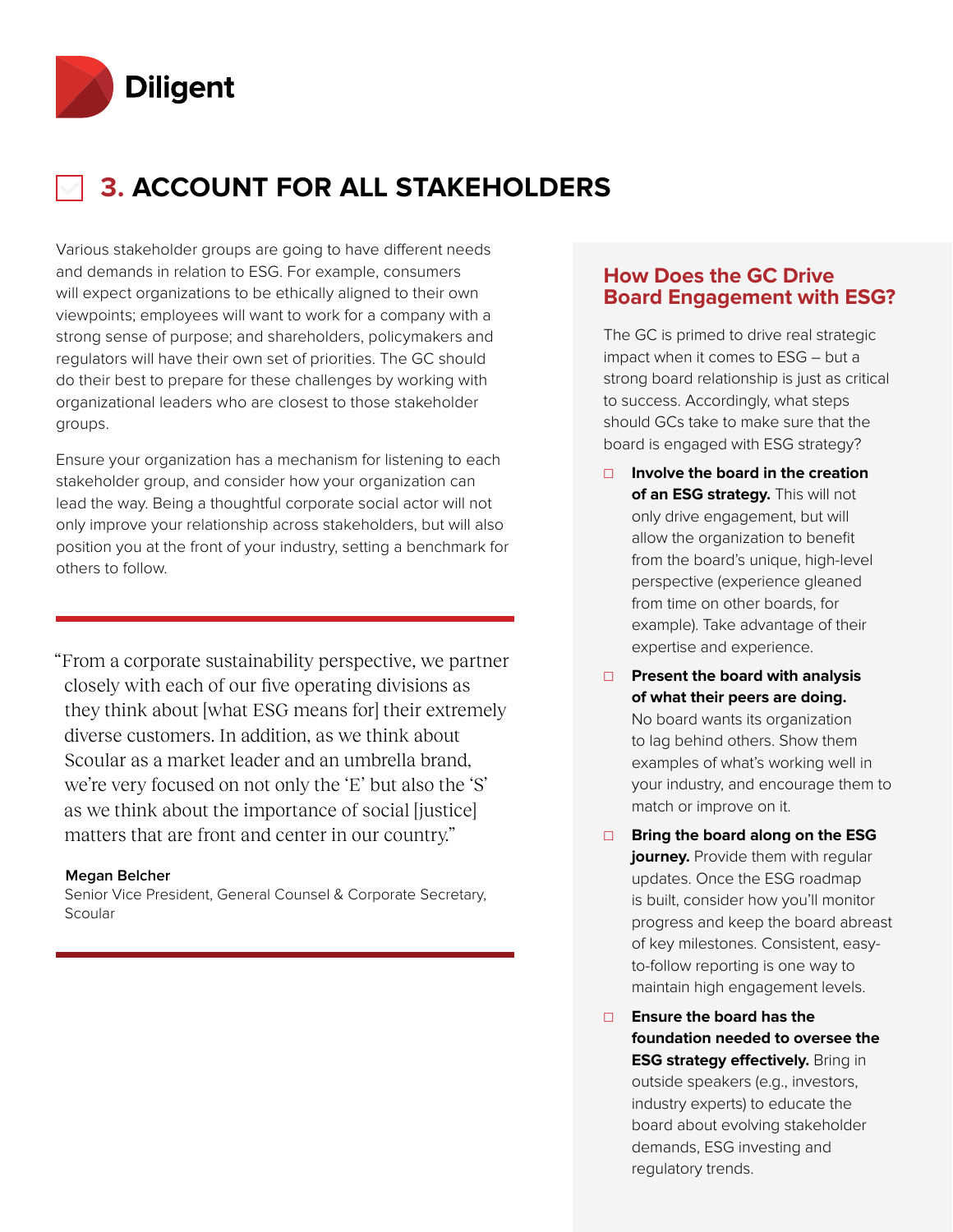

# **4. OWN YOUR NARRATIVE**

More and more companies now provide sustainability reports. For organizations just dipping their toe in the water, this can be a great milestone to strive for. Authoring a report not only helps your organization map out its ESG reporting structure, but it also can help your company find its voice to tell your ESG story.

There are a variety of steps GCs can take when drafting ESG disclosures that will make the process simpler. Be sure to reference the sustainability reports and disclosures across your peer group and other leading companies, and incorporate the best of each. Most crucial, however, is the need to be transparent about where you are on your ESG journey. Your organization's ESG posture will grow and evolve over time. Reports and disclosures are a useful way to get the ball rolling.

"My goal is to publish our inaugural sustainability report by November of this year. I see that report as a bar, so that it becomes the benchmark for whatever we then do the next year, so that it becomes something that you can build on each year as a way of holding ourselves accountable to it."

### **Samantha Wellington**

Senior Vice President, Chief Legal Officer & Secretary, TriNet

# **Disclosures: United States vs. Europe**

In the **U.S.** there are currently no mandatory ESG disclosures, although the SEC requires all public companies to disclose information that may be material to investors, including information on ESG-related risks. That may be changing, however. In March 2021 Acting SEC Chair Allison Lee indicated that the SEC is undertaking concrete steps to develop and implement a mandatory ESG disclosure framework.

The **EU's** regulation on sustainability related disclosures in the financial services sector (the SFDR) was adopted by the European Parliament and European Council in November 2019, and has applied to certain financial services sector firms since March 10, 2021. The SFDR requires financial market participants and financial advisers to provide clients and investors with certain ESG-related information in relation to the provision of their services and the marketing of certain financial products, using the mandatory disclosure templates (where applicable).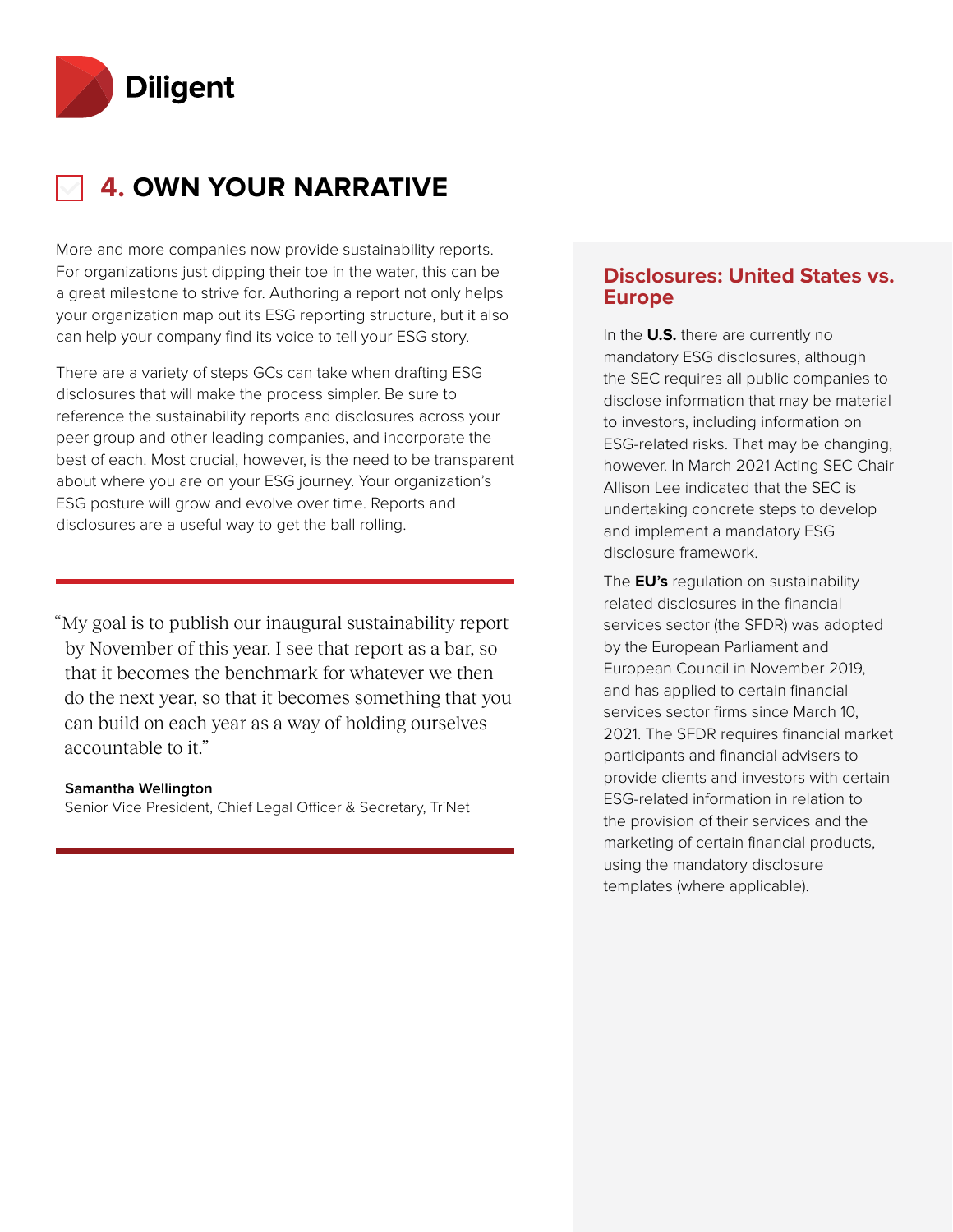

# **5. CONSIDER THE BROADER BENEFITS**

There's more to adopting ESG than just keeping investors or customers happy. The ramifications of a well-executed ESG strategy can reverberate beyond the confines of investor meetings or an annual report.

ESG and the opportunity for GCs to drive measurable impact is transforming the role of a "modern general counsel," explained Belcher. Beyond their role as a legal guardian, GCs have the opportunity to be a real strategic leader for the organization, executing ESG programs that are holistic, cross-functional and quantifiable in value. ESG also broadens the scope of legal and compliance departments in ways that are positive for talent development, enabling the GC's entire team to become better future leaders – offering the chance to learn about project management, balancing metrics, quantitative metrics and other useful disciplines.

"We've seen many benefits [in adopting ESG as a reporting mechanism] across the board. In the pure business sense, [that includes] high customer engagement, increased customer conversation, and really shifting ESG to front of mind for an organization that is thinking about these issues in a sophisticated and strategic way."

#### **Megan Belcher**

Senior Vice President, General Counsel & Corporate Secretary, Scoular

# **6. GET THE RIGHT DATA & TECHNOLOGY IN PLACE**

The size and scope of ESG reporting can sometimes seem daunting. But that's where technology – and automation in particular – plays an important role. Having the right data and technology in place gives you access to the insights necessary to increase visibility and to track the right metrics across organizational departments and peer groups. Especially in the early stages, GCs can lean on third-party data providers and industry consultants to get reporting structures set up, while platforms like Diligent can provide the infrastructure.

Bear in mind that current and potential investors are already using technology and third-party data sources to track and benchmark your organization's ESG progress, so it makes sense for GCs to do the same. With tools like Diligent, GCs are able to track ESG metrics across departments, benchmark against peers, search disclosures, and monitor news and stakeholder sentiment – so they can stay one step ahead in today's era of stakeholder capitalism.

"As you think about getting that ball rolling and thinking about what the right-sized investment from an SG&A [selling, general and administrative] perspective for your organization is, leveraging third-party partnerships and reporting can be a nice way to right-size what your organization should look like."

### **Megan Belcher**

Senior Vice President, General Counsel & Corporate Secretary, Scoular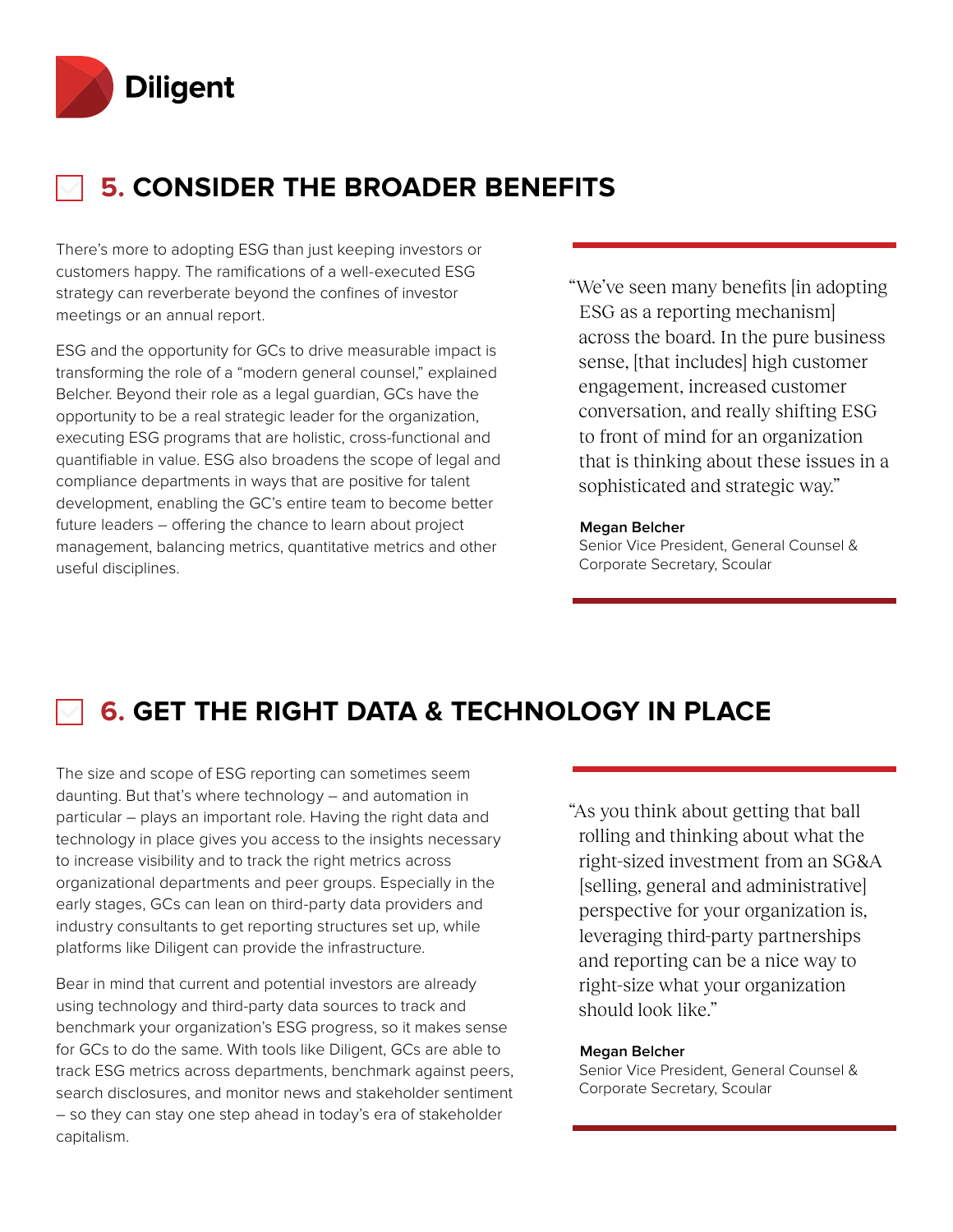

ESG is here to stay. Organizations must make the most of the opportunity ahead – a challenge the GC is poised to lead. GCs own all relevant functions necessary to run a holistic ESG program, from legal and compliance to brand reputation and board management. Most importantly, they operate at a level of influence, and they understand the complexities involved. ESG initiatives ultimately come down to impact, both internal and external. No one is better placed than the GC to make them a success.



# **HOW DILIGENT CAN HELP WITH ESG**

GCs can leverage Diligent to help their organizations operationalize ESG principles and measure their impact:

## **• Track Progress Against ESG Standards**

Access to a library of standards and regulatory obligations to measure, track and improve overall progress toward their ESG goals. The all-in-one platform has built-in solutions for internal audit, risk management and improvement planning.

## **• Benchmark Practices with Governance Analytics**

Access the largest governance data set in the world, which is also used by leading proxy advisor Glass Lewis. With board effectiveness scores and executive compensation models, the platform flags potential discrepancies in diversity, governance and executive pay.

### **• Monitor News & Stakeholder Sentiment**

Automate news tracking across tens of thousands of sources to keep a finger on the pulse of ESG trends, regulations and, most importantly, stakeholder sentiment. Organizations can access health scores for their company, industry and competitors, enabling them to identify red flags and keep their board and leadership team informed.

### **• Search Disclosures**

Use Diligent to filter and search through thousands of public disclosures to quickly understand how other companies are reporting and responding to key ESG issues.